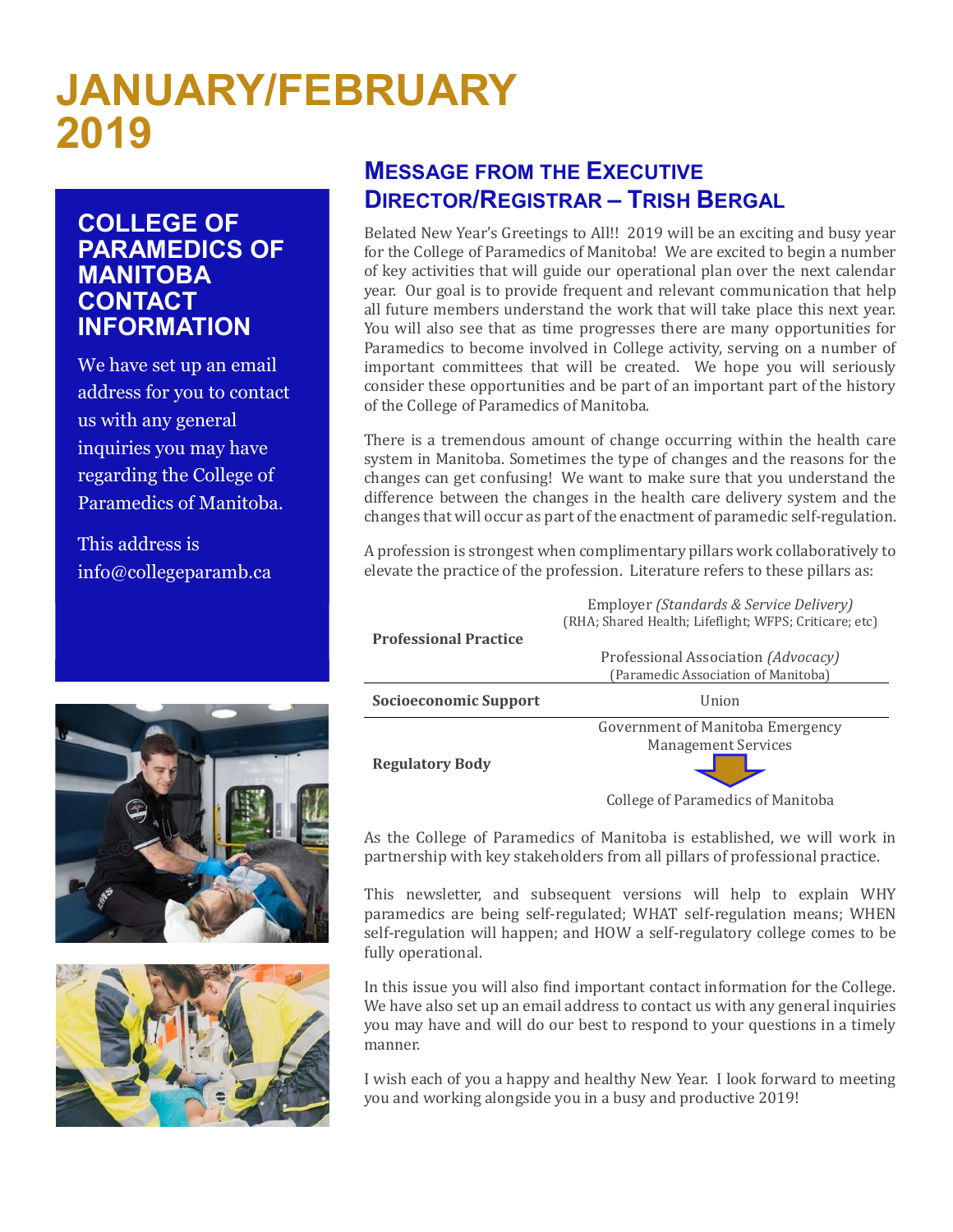

## **THE ROAD TO REGULATION STEP ONE – UNDERSTANDING SELF-REGULATION**

Health care professionals are regulated in order to protect the public interest. Those who seek the services of health care professionals are vulnerable and dependent on those whose services they rely on. The public needs to be assured that the individuals providing the service have current and relevant knowledge, skills and judgement to provide the intended services.

Governments have the responsibility to protect the public by regulating the way health care professionals are educated, registered to practice, and maintain ongoing competency. To provide this service to the public,

governments use a model of over-sight known as Self-Regulation. The government sets the requirements via legislation (the Regulated Health Professions Act in the Province of Manitoba) and via the Practice and General Regulations of the individual health professions. Government then empowers a regulatory body to govern their members in a manner that supports protection of the public and holds the profession accountable. Hence the members of the health care professional group are able to become actively involved in fulfilling the government mandate. This is considered to be a privilege provided by government and is one that is taken with the utmost regard by the individual health care professionals. If at any time, government feels that the regulatory body is not meeting the intended mandate, the ability to self-regulate can be suspended or revoked.

As we evolve as a regulatory College in the Province of Manitoba, it is this privilege of self-regulation which will be our guidepost. The overall value proposition of the College of Paramedics of Manitoba will be to:

#### *Demonstrate our Value to the Public*

#### **WEBSITE DEVELOPMENT**

Website development is now underway!

More information will be communicated in our March / April newsletter

## **SNEAK PEEK OF THE COLLEGE LOGO!**

While colors and fonts are still being finalized, here is a sneak



In March 2019, you will begin to see this logo on our correspondence